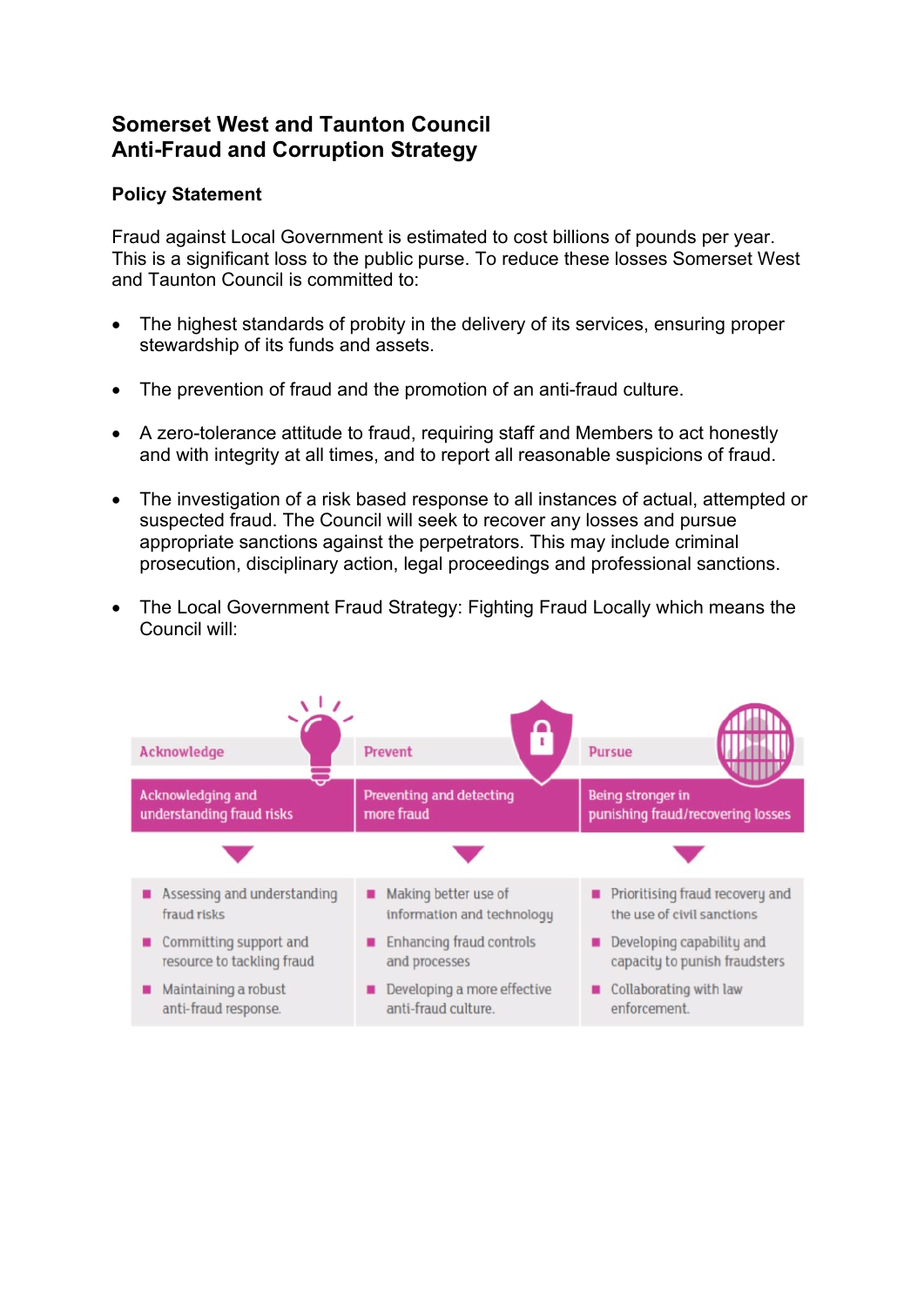## **1. Introduction**

- 1.1 The purpose of this strategy is to make clear to Members, employees, the general public and other bodies, Somerset West and Taunton (SWT) Council's approach to fraud and corruption.
- 1.2 SWT also demands that individuals and organisations with which it comes into contact, and particularly those to which it provides finance, act towards the Council at all times with integrity and without fraudulent or corrupt intent.
- 1.3 The threat from fraud and corruption is both internal and external. The Council's expectation is that Members and employees at all levels will lead by example to ensure high standards of propriety and accountability are established and strictly adhered to, and that personal conduct is above reproach at all times
- 1.4 The Council wishes to promote a culture of honesty and opposition to fraud and corruption based on the seven principles of public life. The Council will ensure probity in local administration and governance and expects the following from all Members, employees, agency workers, volunteers, suppliers and those providing services under a contract with SWT:
	- **Selflessness** Act solely in terms of the public interest
	- **Integrity** Avoid placing themselves under any obligation to people or organisations that might try inappropriately to influence them in their work. They should not act or take decisions in order to gain financial or other material benefits for themselves, their family, or their friends. They must declare and resolve any interests and relationships
	- **Objectivity** Act and take decisions impartially, fairly and on merit, using the best evidence and without discrimination or bias
	- **Accountability** Be accountable to the public for their decisions and actions and must submit themselves to the scrutiny necessary to ensure this.
	- **Openness** Act and take decisions in an open and transparent manner. Information should not be withheld from the public unless there are clear and lawful reasons for so doing.
	- **Honesty** Be truthful
	- **Leadership** Holders of public office should exhibit these principles in their own behaviour. They should actively promote and robustly support the principles and be willing to challenge poor behaviour wherever it occurs.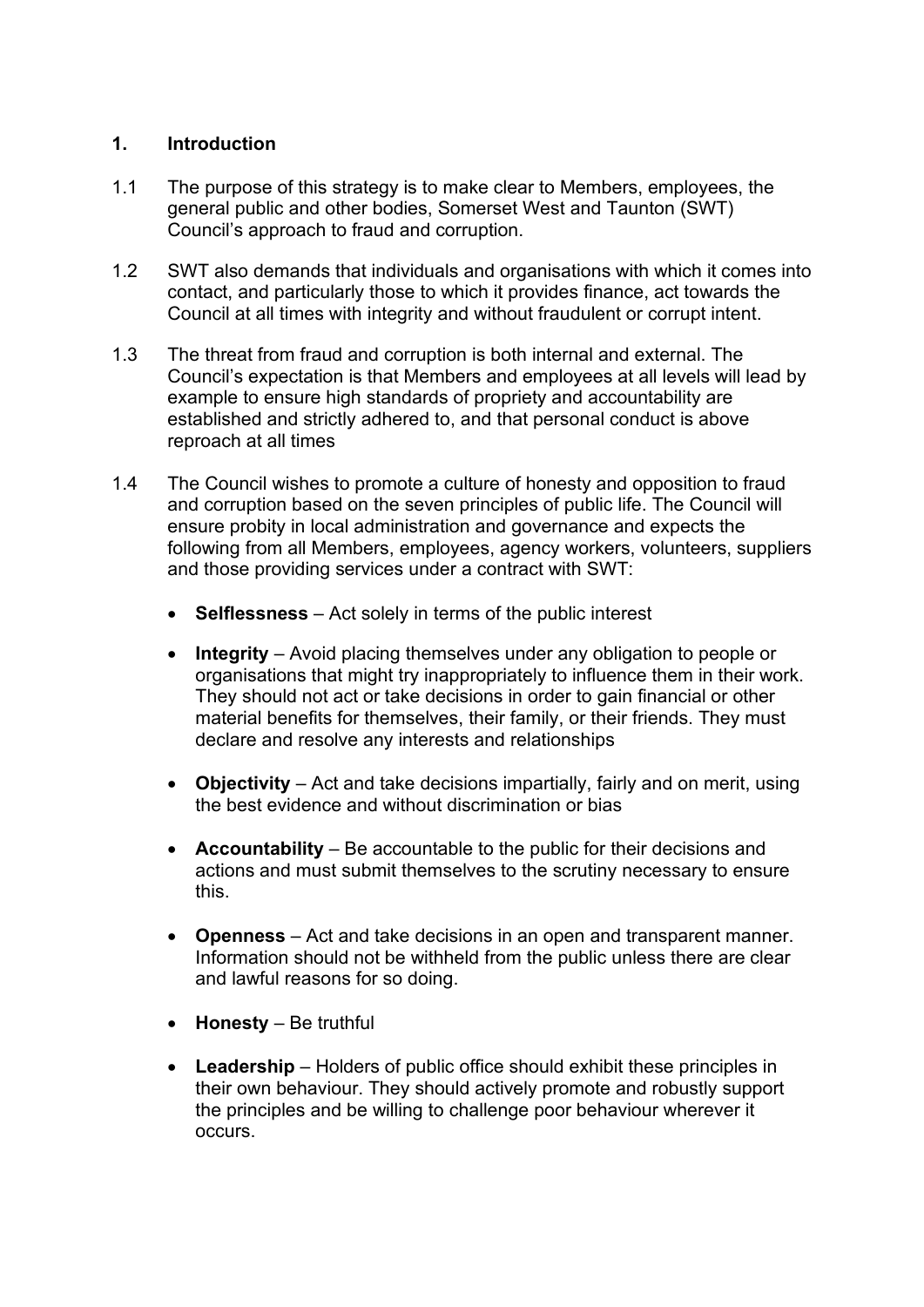- 1.5 The Council is committed to an effective suite of anti-fraud policies, which is designed to:
	- Encourage prevention
	- Promote detection
	- Identify a clear approach for investigation

## **2. Definition of Fraud**

- 2.1 The Council defines fraud as 'any activity where deception is used for personal gain or to cause loss to another.' Fraud can be committed in one of three ways:
	- Fraud by false representation Examples include providing false information on a grant or application, staff claiming to be sick when they are in fact fit and well, or submitting time sheets or expenses with exaggerated or entirely false hours and/or expenses.
	- Fraud by failing to disclose information Examples include failing to disclose a financial interest in a company SWT is trading with, or failing to disclose a personal relationship with someone who is applying for a job at the council.
	- Fraud by abuse of position Example of staff who order goods and services through the Council's accounts for their own use.
- 2.2 While fraud is often seen as a complex financial crime, in its simplest form, fraud is lying. Some people will lie, or withhold information, or generally abuse their position to try to trick someone else into believing something that is not true.

## **3. Definition of Corruption**

3.1 The Council defines corruption as the abuse of entrusted power for private gain; involving the offering, giving, receiving or soliciting, directly or indirectly, of anything of value to influence improperly the actions of another party.

## **4. Culture**

- 4.1 SWT Council has a responsibility for the proper administration of public funds and wishes to emphasise the importance it places upon probity, financial control and honest administration. The Council's arrangements for the prevention and detection of fraud and corruption will be kept under constant review. Suspected irregularities will be vigorously pursued and appropriate action will be taken.
- 4.2 The Council anticipates that Members, employees and the public will support its approach by reporting matters of genuine concern.
- 4.3 Employees may report such matters to their line managers, Assistant Director or Director. Employees may also report matters to the Monitoring Officer or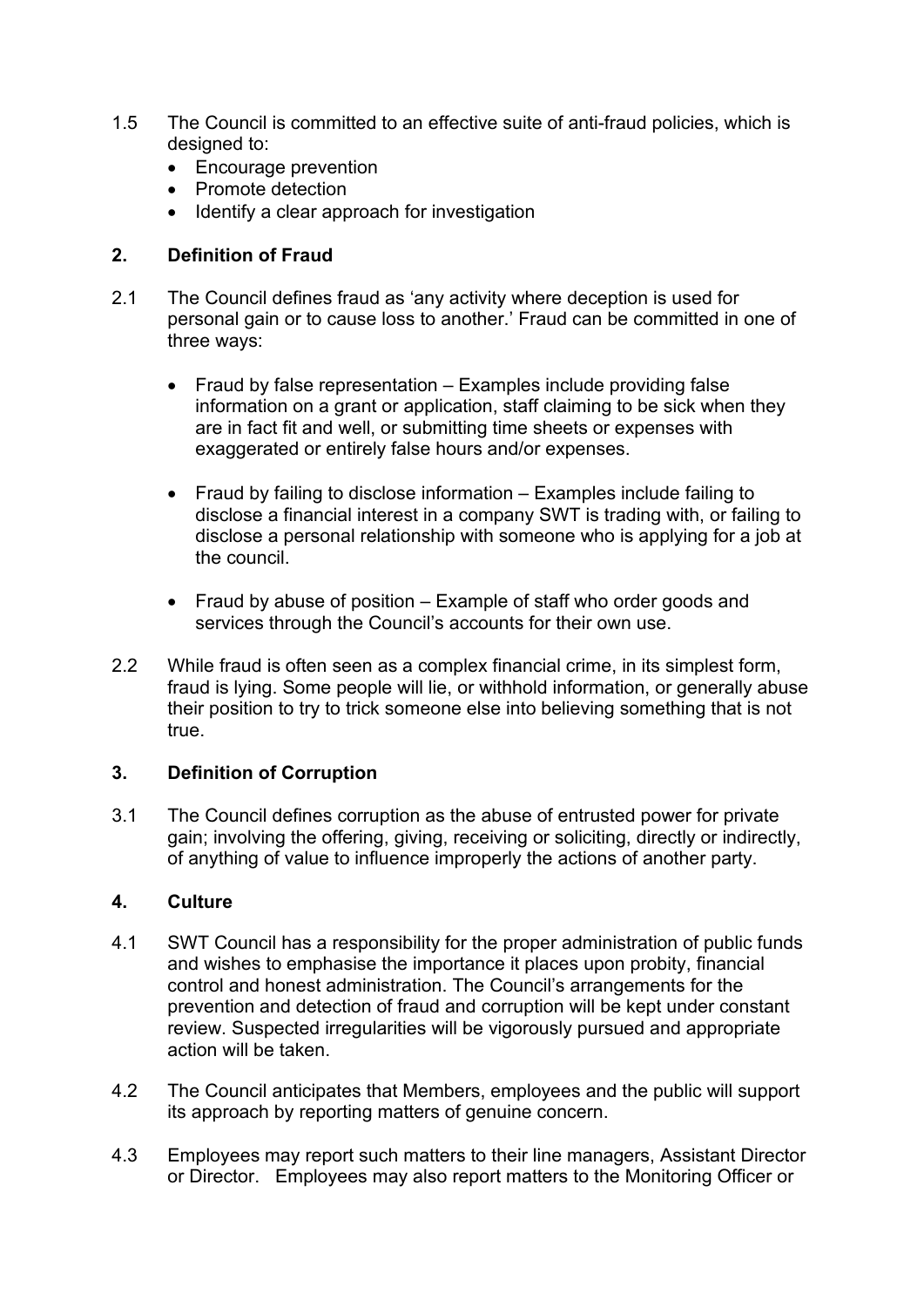Section 151 Officer. The Council assures employees raising such concerns that they will be fully supported, and they will have nothing to fear from reprisals and there will be no adverse impact on their personal situation. Where anonymity is requested, this will be guaranteed.

- 4.4 Members and the public may report any concerns to the Monitoring Officer, S151 Officer or the Chief Executive. Requests for confidential treatment will be honoured.
- 4.5 Members of the public can also make complaints through the Council's Complaints Procedure.
- 4.6 Where appropriate, matters may be passed to the Council's Internal Auditors, South West Audit Partnership (SWAP) for investigation of any allegations of fraud or corruption received, and does so through clearly defined procedures and standards.
- 4.7 Fraud and corruption are serious offences and employees and Members may face disciplinary action if there is evidence that they have been involved in these activities. Where criminal offences are suspected consideration will be given to pursuing criminal sanctions which may involve referring the matter to the police.
- 4.8 In all cases where the Council has suffered a financial loss, appropriate action will be taken to recover the loss.
- 4.9 In order to make employees, Members, the public and other organisations aware of the Council's continued commitment for taking action on fraud and corruption, details of completed investigations, including sanctions applied, will be publicised where it is deemed appropriate.

## **5. The Role of Employees**

- 5.1 Somerset West and Taunton Council expects its employees to be alert to the possibility of fraud and corruption and to report any suspected fraud or other irregularities to the officers listed in section 4.3.
- 5.2 Employees are expected to comply with the appropriate Code of Conduct and the Council's policies and procedures.
- 5.3 Employees are responsible for complying with Somerset West and Taunton Council's policies and procedures and it is their responsibility to ensure that they are aware of them. Where employees are also members of professional bodies they should also follow the standards of conduct laid down by them.
- 5.4 Employees are under a duty to properly account for and safeguard the money and assets under their control/charge.
- 5.5 Employees are required to provide a written declaration of any financial and non-financial interests or commitments, which may conflict with SWT's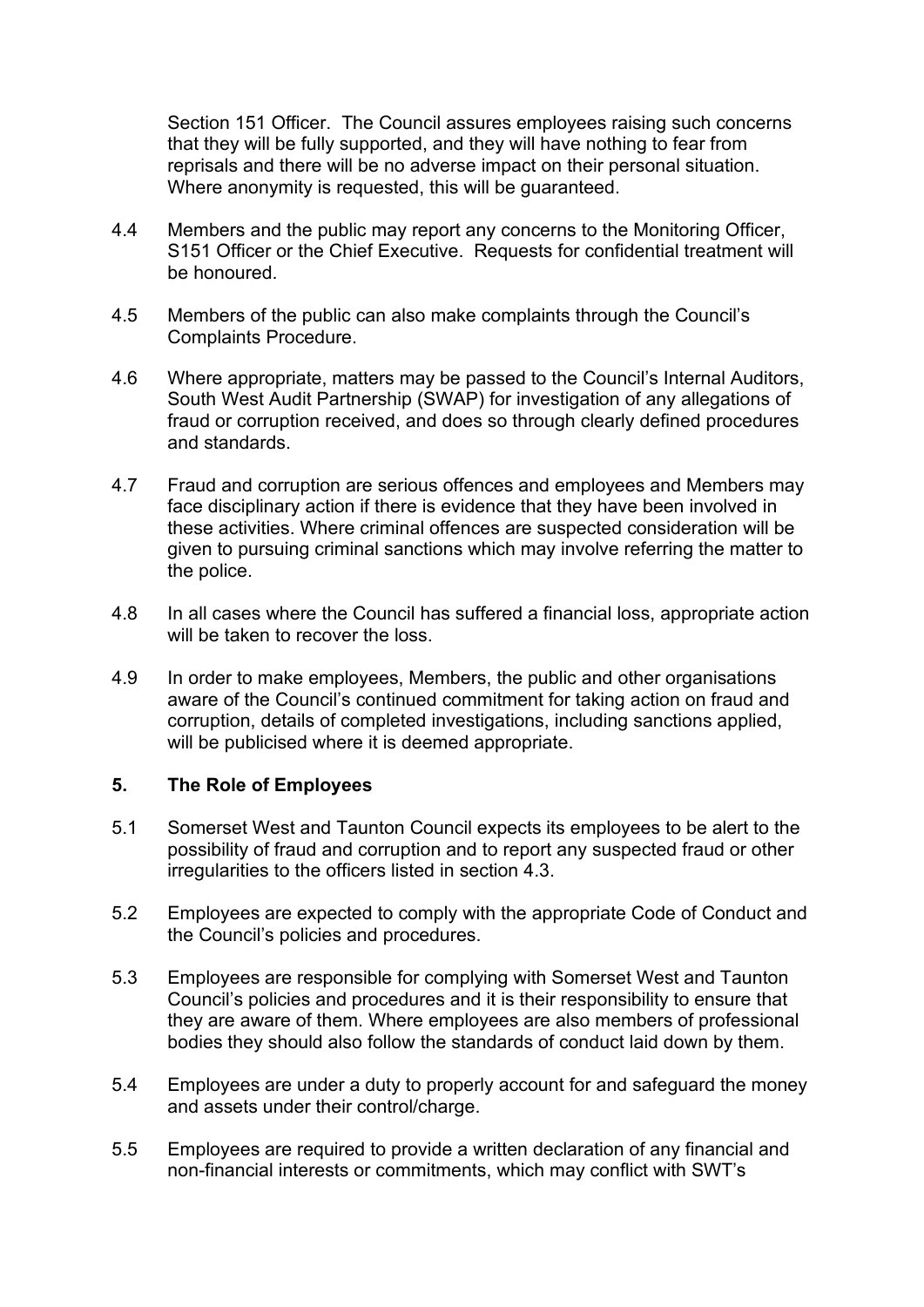interests. SWT's Contract Procedure Rules specify that employees who have a direct or indirect financial interest in a contract shall not be supplied with, or given access to any tender documents, contracts or other information relating to them, without the authority of the senior manager.

- 5.6 Failure to disclose an interest or the acceptance, or offering of an inappropriate reward may result in disciplinary action or criminal liability. Staff must also ensure that they make appropriate disclosures of gifts and hospitality – both offered and accepted.
- 5.7 Managers at all levels are responsible for familiarising themselves with the types of fraud that might occur within their directorates and the communication and implementation of this strategy.
- 5.8 Managers are expected to create an environment in which their staff feel able to approach them with any concerns that they may have about suspected fraud or any other financial irregularities.

#### **6. The Role of Elected Members**

- 6.1 As elected representatives, all Members of Somerset West and Taunton Council have a duty to act in the public interest and to do whatever they can to ensure that the Council uses its resources in accordance with statute as well as ensuring value for money for local taxpayers.
- 6.2 This is achieved through Members operating within the Constitution which includes the Member Code of Conduct, Financial Procedure Rules and the Contract Procedure Rules.
- 6.3 Members are required to adhere to the Members' Code of Conduct, which has been formally adopted by SWT. As part of the compliance with this code, Members are required to declare to the Council's Monitoring Officer when elected, and update when circumstances dictate, relevant interests. These are recorded in the register maintained for this purpose by the Monitoring Officer.
- 6.4 Members are required to notify the Council's Monitoring Officer of any gift or hospitality over the value of £25.

## **7. Prevention**

- 7.1 The Council recognises that a key preventative measure in the fight against fraud and corruption is to take effective steps at the recruitment stage. In particular, written references should be obtained regarding the known honesty and integrity of potential staff before employment offers are made.
- 7.2 The Council reviews its Constitution and Codes of Conduct on a regular basis. These place a duty on all Members and employees to act in accordance with established best practice when dealing with the affairs of the Council.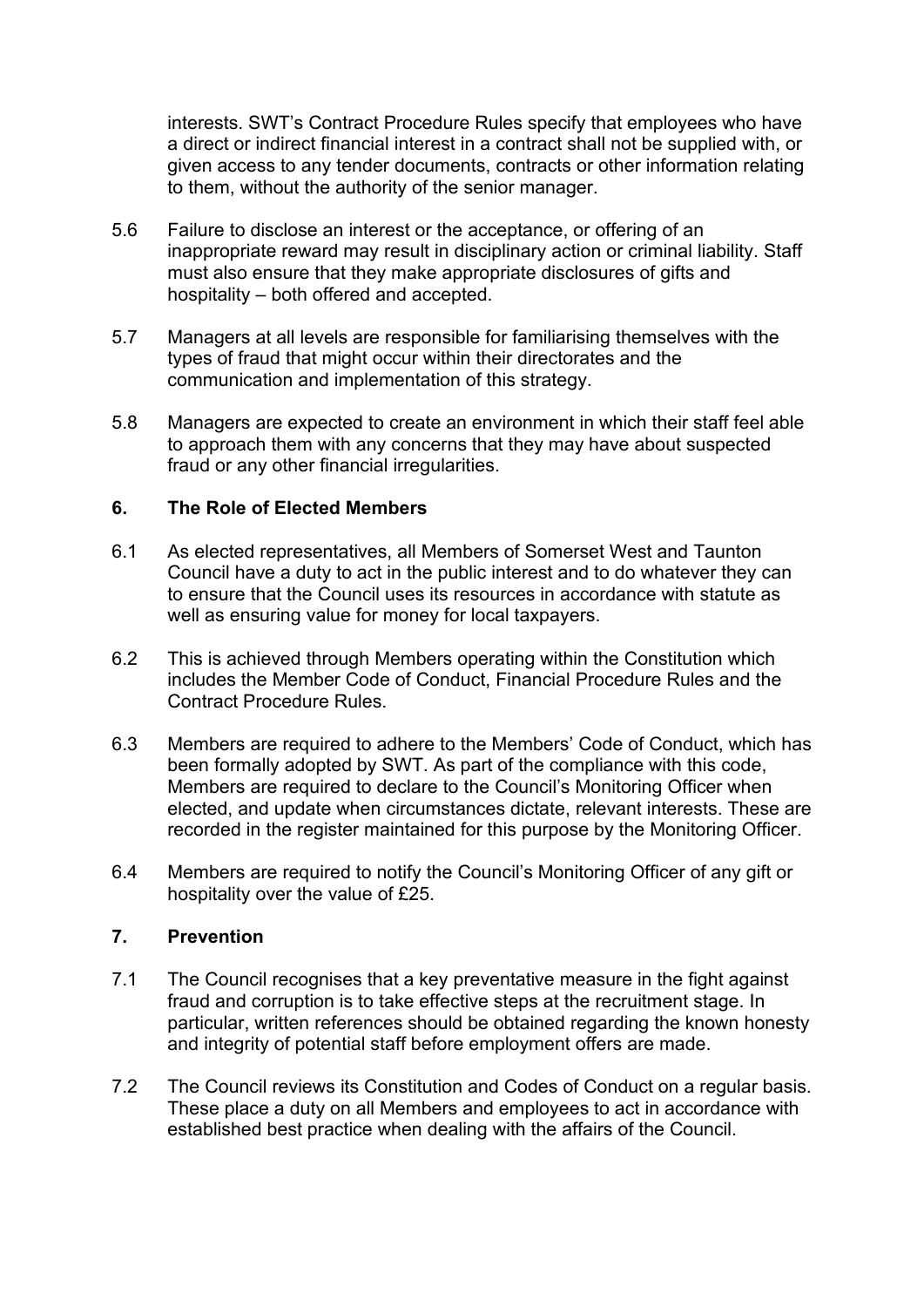- 7.3 Section 151 of the 1972 Local Government Act requires that every local authority shall make arrangements for the proper administration of its financial affairs. This includes maintaining strong financial management underpinned by effective financial controls and an adequate and effective system of internal audit. The Section 151 Officer also has to produce Financial Procedure Rules for adoption by the Council.
- 7.4 Significant emphasis is placed on the thorough documentation of financial systems, and every effort is made to continually review and develop these systems in line with best practice to ensure efficient and effective internal controls. The adequacy and appropriateness of the Council's financial and other systems is independently monitored by both Internal and External audit.
- 7.5 The primary responsibility for the prevention and detection of fraud is with management. They must ensure that they have the appropriate controls in place, that they are operating as expected and being complied with. They must ensure that adequate levels of checks are included in working practices, particularly financial. It is important that duties are organised in such a way that no one person can carry out a complete transaction without some form of checking or intervention process being built into the system.

## **8. Detection and Investigation**

#### Internal Audit

- 8.1 Internal Audit, South West Audit Partnership (SWAP) is responsible for the independent appraisal of controls and for assisting managers in the investigations of fraud and corruption.
- 8.2 SWAP includes proactive fraud work in its annual audit plan, identifying potential areas where frauds could take place and checking for fraudulent activity.

## Working with others and sharing information

- 8.3 The Council is committed to working and co-operating with other organisations to prevent fraud and corruption and protect public funds. The Council may use personal information and data-matching techniques to detect and prevent fraud, and ensure public money is targeted and spent in the most appropriate and cost-effective way. In order to achieve this, information may be shared with other bodies responsible for auditing or administering public funds including, but not limited to, the Cabinet Office National Fraud Initiative, the Department for Work and Pensions, other local authorities, HM Revenue and Customs, and the Police.
- 8.4 Somerset West and Taunton Council participates in the National Fraud Initiative (NFI). This requires public bodies to submit a number of data sets (to the Cabinet Office) for example payroll, pension, and accounts payable (but not limited to these) which is then matched to data held by public and private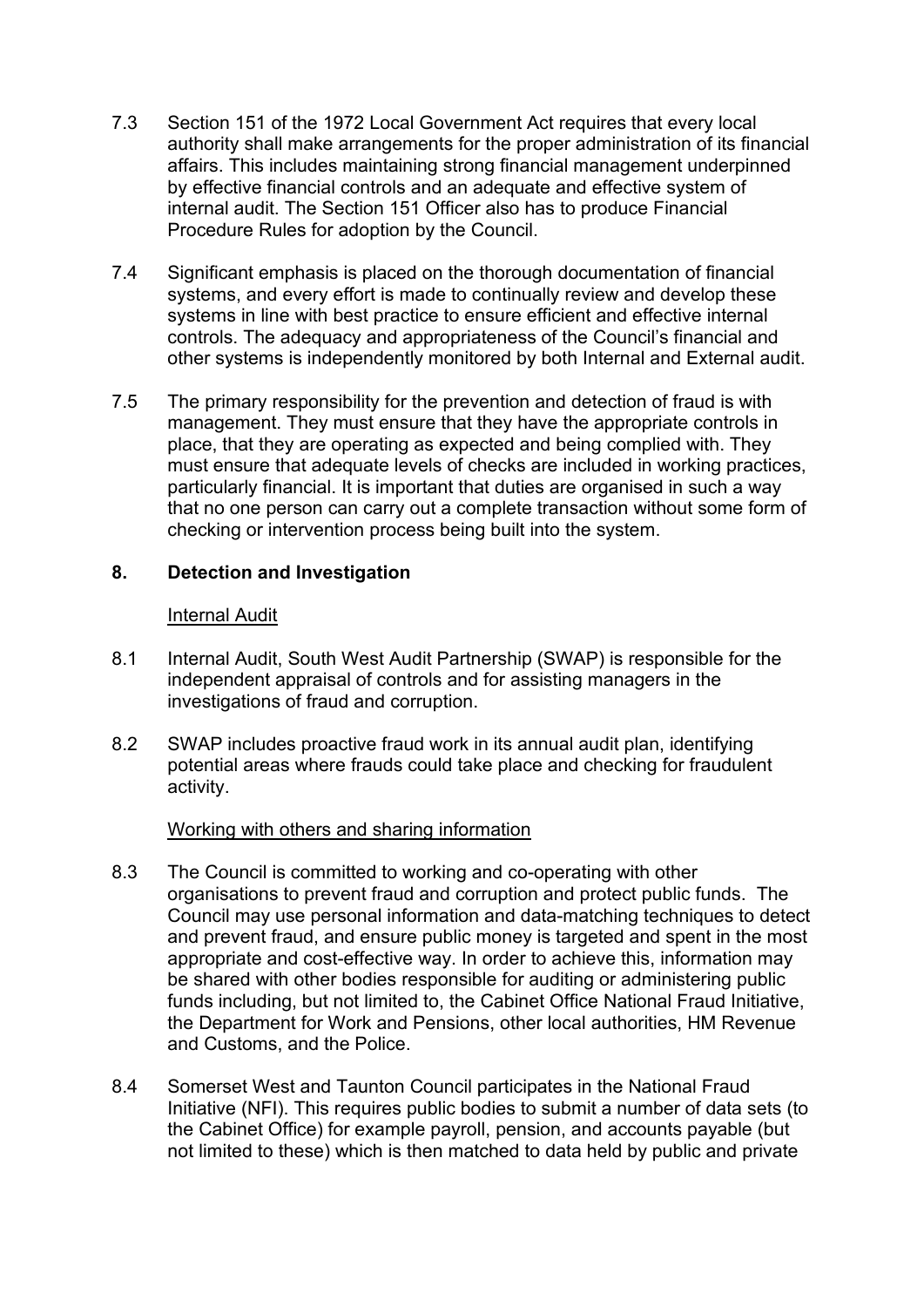sector bodies. Enquires are made into any positive matches (e.g. an employee on the payroll in receipt of housing benefit).

## Fraud Investigation Team

8.5 Powys Council carry out Fraud Investigations for SWT in respect of Counter Fraud and Error Services

## Whistle-blowing

8.6 Despite the best efforts of officers and auditors, frauds are sometimes discovered by chance or whistle-blowing and, as indicated earlier, the Council has a Whistle-blowing Policy to enable such matters to be properly dealt with.

## Investigation

- 8.7 The Council's Disciplinary Procedures are used where any investigation indicates improper conduct on the part of staff.
- 8.8 Depending on the nature and extent of the allegations, Internal Audit works closely with management and other agencies such as the Police to ensure all allegations and evidence are properly investigated and reported upon.
- 8.9 The Council expects the Police to independently prosecute offenders where financial impropriety is discovered.
- 8.10 The Council is committed to the risk based investigation of all instances of actual, attempted and suspected fraud committed against the Council and the recovery of funds and assets lost through fraud.
- 8.11 Any suspected fraud, corruption or other irregularity should be reported to the Monitoring Officer and S151 Officer. They will decide on the appropriate course of action to ensure that any investigation is carried out in accordance with Council policy and procedures, key investigation legislation and best practice. This will ensure that investigations do not jeopardise any potential disciplinary action or criminal sanctions.

## **9. Training and awareness**

- 9.1 The successful prevention of fraud is dependent on risk awareness, the effectiveness of training (including induction) and the responsiveness of staff throughout the Council.
- 9.2 Management will provide induction and ongoing training to staff, particularly those involved in financial processes and systems to ensure that their duties and responsibilities are regularly highlighted and reinforced.
- 9.3 Internal Audit will provide fraud awareness training, where appropriate and on request.